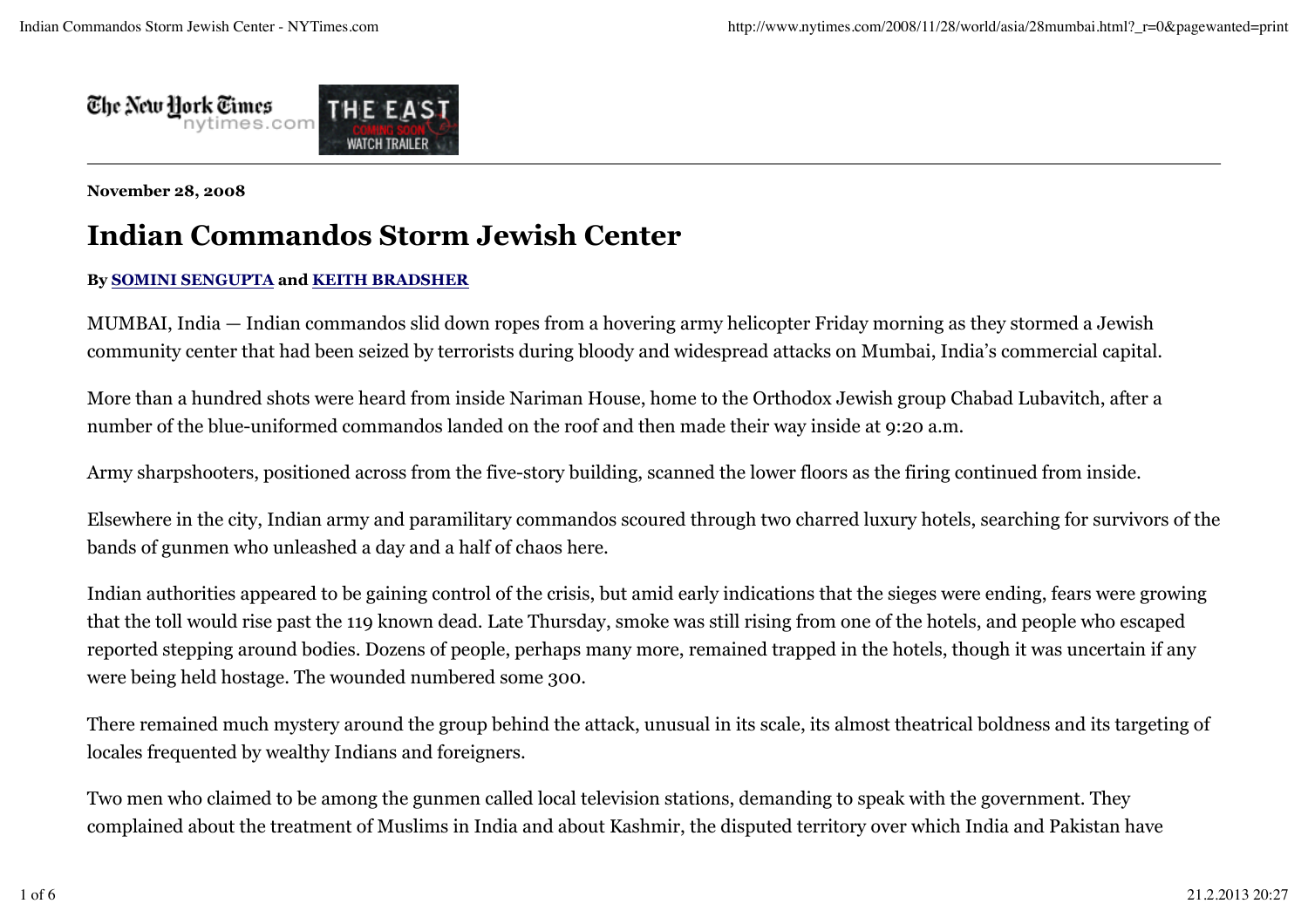fought two wars.

"Are you aware how many people have been killed in Kashmir?" a caller who identified himself as Imran asked. "Are you aware how your army has killed Muslims?"

The men said they were Indian, but the attacks appeared to ratchet up tensions in an already volatile region. In a televised speech, India's prime minister, Manmohan Singh, blamed forces "based outside this country" in a thinly veiled accusation that Pakistan was involved.

The attacks could threaten recent American efforts to reduce the overall enmity between Pakistan and India, which were meant to enable Pakistan to focus more military resources against the rising threat of the Taliban in its lawless tribal areas.

Mr. Singh issued a warning that seemed clearly aimed at Pakistan, which India has often accused of allowing terrorist groups to plot anti-Indian attacks.

"The group which carried out these attacks, based outside the country, had come with single-minded determination to create havoc in the commercial capital of the country," he said. "We will take up strongly with our neighbors that the use of their territory for launching attacks on us will not be tolerated, and that there would be a cost if suitable measures are not taken by them."

While many of the targets seemed to indicate a focus on tourists and Westerners, most of the victims were Indians, who had packed into the banquet halls and restaurants in the hotels, according to witnesses and officials; even street vendors in Mumbai's main train station were sprayed with bullets.

The chief minister of Maharashtra State, Vilasrao Deshmukh, told CNN-IBN, a private television channel, that six foreigners had been killed and seven wounded. Mumbai, formerly Bombay, is the capital of Maharashtra.

Hisashi Tsuda, 38, a businessman and father of two from Tokyo, was killed, his company announced Thursday. Brett Taylor, 49, a timber merchant from Sydney, Australia, had been staying at one of the besieged hotels, the Oberoi, and was confirmed dead. Antonio de Lorenzo, a businessman from Livorno, Italy, was killed at the Oberoi, according to reports quoting Italy's foreign minister, Franco Frattini.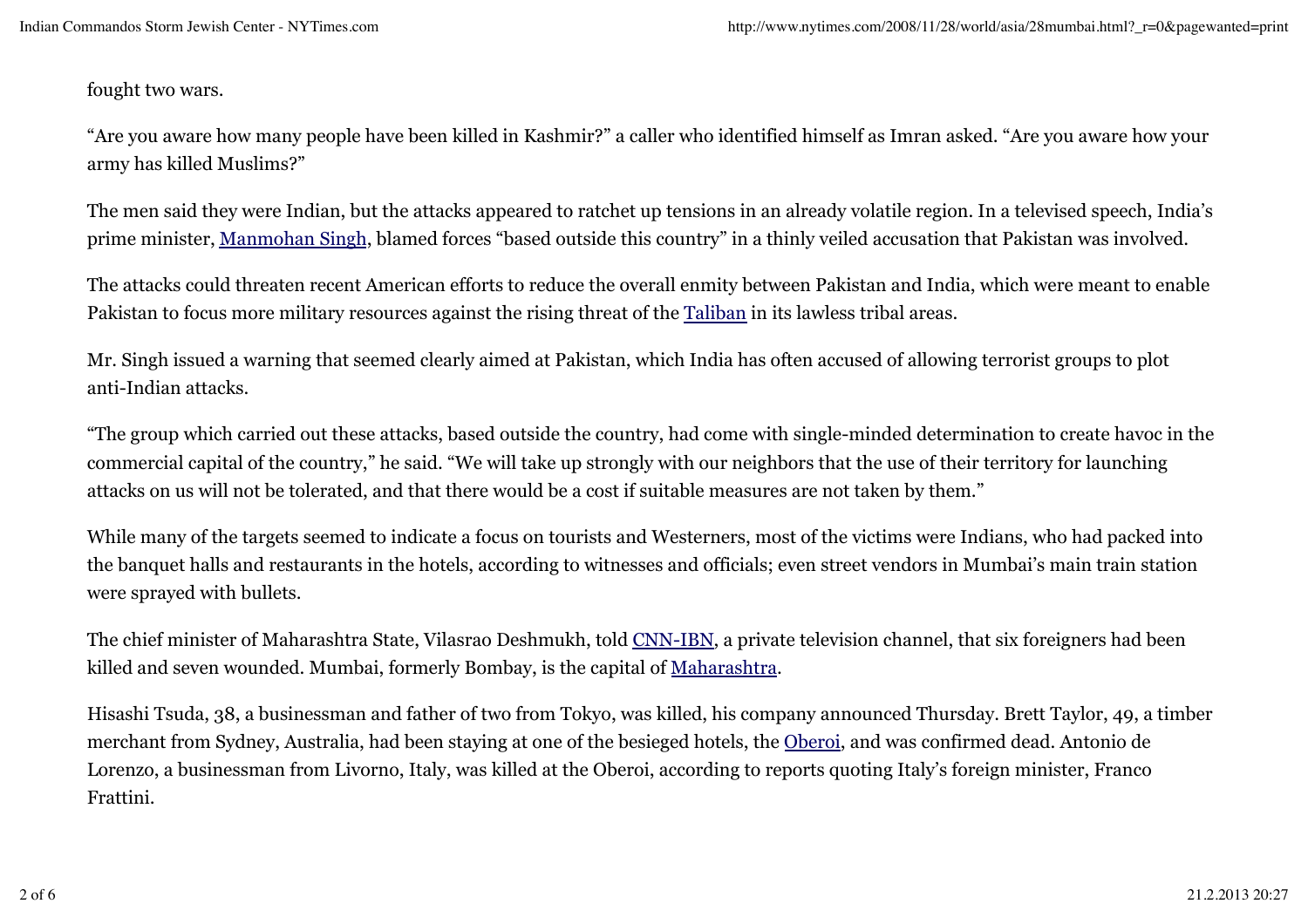A German, Ralph Burkei, 51, was fatally injured when he jumped out of the other hotel under assault, the Taj Mahal Palace & Tower Hotel. According to several reports citing the Munich newspaper Abendzeitung, Mr. Burkei, a co-owner of an independent television production company in Munich, called a friend from his cellphone and said: "I have broken every bone in my body. If no one helps me now, I'm finished." He died on the way to the hospital.

The British authorities said one Briton had been killed and seven wounded.

The American Embassy said it was unaware of any American casualties, though at least three wounded Americans were at Bombay Hospital, one of several hospitals where the injured were being taken.

Several high-ranking law enforcement officials were reported killed, including the chief of the antiterrorism squad and a police commissioner.

Throughout Thursday, Indian soldiers and paramilitary forces fanned out across the southern tip of the city, where the attacks were focused. Normally bustling, it was deserted. Stores were shuttered. Cars sailed along the empty streets. Most offices were closed, along with the Bombay Stock Exchange.

Near Leopold Cafe, a popular restaurant that was among the first places struck Wednesday night, a bloodied shoe lay on the ground beneath a car with smashed windows.

For most of the day, smoke billowed out of the Taj hotel, one of the city's most famous landmarks. Loud explosions could be heard throughout the afternoon from inside the Oberoi hotel, also known as the Trident, which is also in South Mumbai, near the Arabian Sea. After sundown, a fire broke out on its fourth floor.

The state's highest-ranking police official, A. N. Roy, told NDTV, a private news channel, that National Security Guards commandos, aided by the police and army and navy troops, had scoured the Taj hotel, room by room, for remaining civilians and were moving cautiously through the Oberoi because of the likelihood of hostages there. The police said 14 police officers had been killed in the city, along with seven gunmen. Nine suspects were taken into custody, they said.

"We are not negotiating at all," Mr. Roy told the channel. "We will get them and get them soon. We have some definite clues and leads. It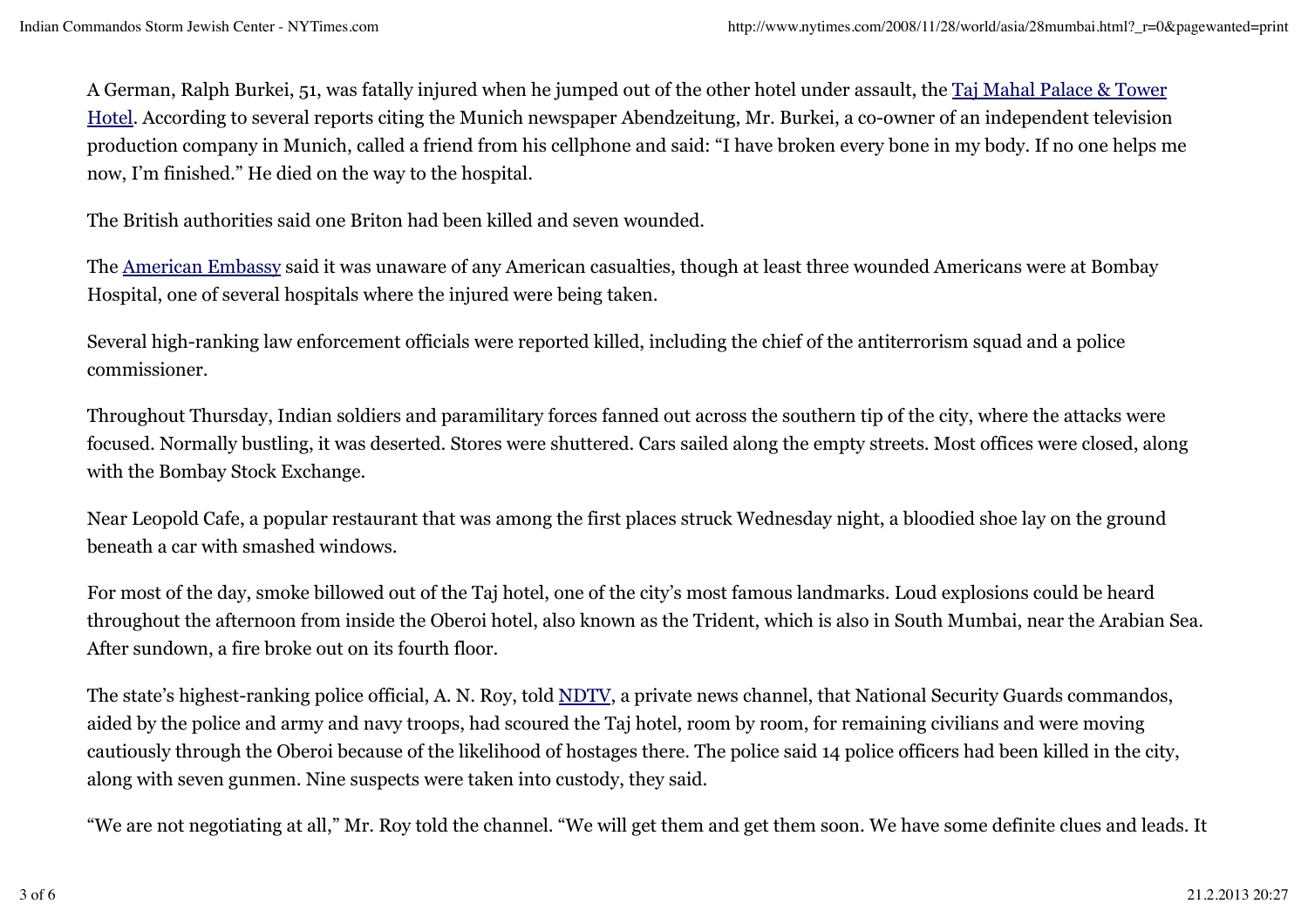was a very well-planned and very well-executed operation."

It was impossible to know precisely what was going on inside the two hotels, except that intense firefights occurred between security forces and an apparently audacious band of gunmen.

Occasionally, a curtain would part, a window would open and the figure of a guest would become visible.

Hospitals were mobbed with men and women searching for their kin, and morgues received a steady stream of bodies. Doctors said the wounded had been shot. On the shaded steps of the Regal Cinema near the main train station, the Chhatrapati Shivaji Terminus, sat a handful of dazed spectators. The cinema was closed; "A Quantum of Solace" would not be playing Thursday.

The gunmen appear to have come ashore at the Sassoon Docks, not far from the Leopold. They moved on to the train station, the old Victoria Terminus, and then opened fire on Cama and Albless Hospital — where some of their earlier victims encountered a second round of gunfire. At one point, the gunmen hijacked a police vehicle and opened fire on journalists and spectators gathered near a famous theater, the Metro Cinema.

Witnesses and security camera video of the gunmen built a portrait of them as young men dressed in jeans and trendy T-shirts, bearing rucksacks and guns. It remained unclear who they were, what they wanted, or how many survived.

Earlier on Thursday, Indian news channels received a claim of responsibility from a group called Deccan Mujahedeen; the name may refer to the Deccan Plateau, which dominates central and southern India. But security experts said the group might not exist.

The casualties ran the gamut of Mumbai society. A street vendor was shot and killed near the main train station, where he sold a popular snack known as bhel puri. A manager at the Oberoi survived a bullet wound to his leg but was taken to the Cama and Albless Hospital, where a shootout erupted; he died after being transferred to a second hospital.

A chef at the Taj who had been hiding under a kitchen table for most of the night was discovered by four gunmen, made to stand up and shot from behind.

Escape attempts took place sporadically at the hotels. Before dawn on Thursday, several guests and workers managed to leave the Taj, but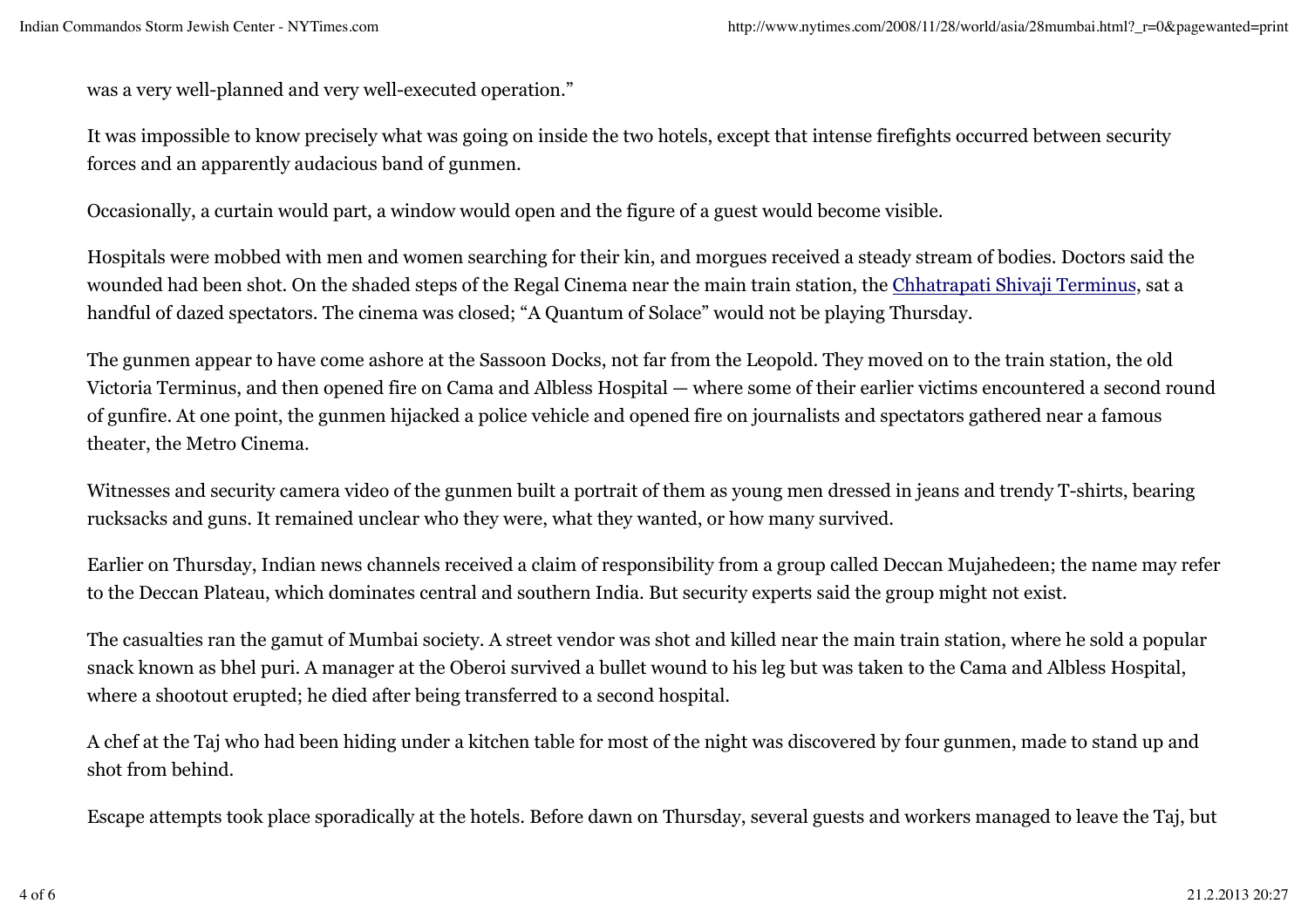as gunmen opened fire on them, some fled back inside.

In the late afternoon, about 10 hostages left the Oberoi, waving and looking relieved, but answering no questions.

The director general of the paramilitary National Security Guards, J. K. Dutt, told CNN-IBN television that troops were trying to coax frightened people out of the Oberoi.

"They are in their rooms," he told the station. "They are not prepared to open their doors. As far as terrorists are concerned, we know exactly where they are."

Reuters quoted the state's deputy chief minister, R. R. Patil, as saying 100 to 200 people could be inside the Oberoi. "We cannot give you the exact figure, as many people have locked themselves inside their rooms," he said.

The sole British citizen confirmed dead in the Mumbai attacks spoke with the BBC a few hours before his death. The interview gives an idea of how terrifying and confusing his final moments must have been.

Andreas Liveras, a 72-year-old self-made millionaire born in Cyprus, was in Mumbai for a yacht show, family members told a Cyprus-based television station.

The BBC reached him by cell phone as he cowered in the Taj Mahal hotel, where he had gone for dinner. As the gunmen entered, he hid under a table, then moved to a salon with hundreds of other guests. Gunfire and blasts echoed through the building.

"There must be more than 1,000 people here," he said. "There are residents and tourists and locals. We are not hiding, we are locked in here - nobody tells us anything, the doors are locked and we are inside," he said.

"All we know is the bombs are next door and the hotel is shaking every time a bomb goes off. Everybody is just living on their nerves."

The British Foreign Office in London confirmed that one Briton was among the dead in Mumbai and that it was in contact with the victim's family. Reuters reached the Cypriot Foreign Ministry, which confirmed Mr. Liveras's death on Thursday. He had been shot multiple times, the Times of London reported.